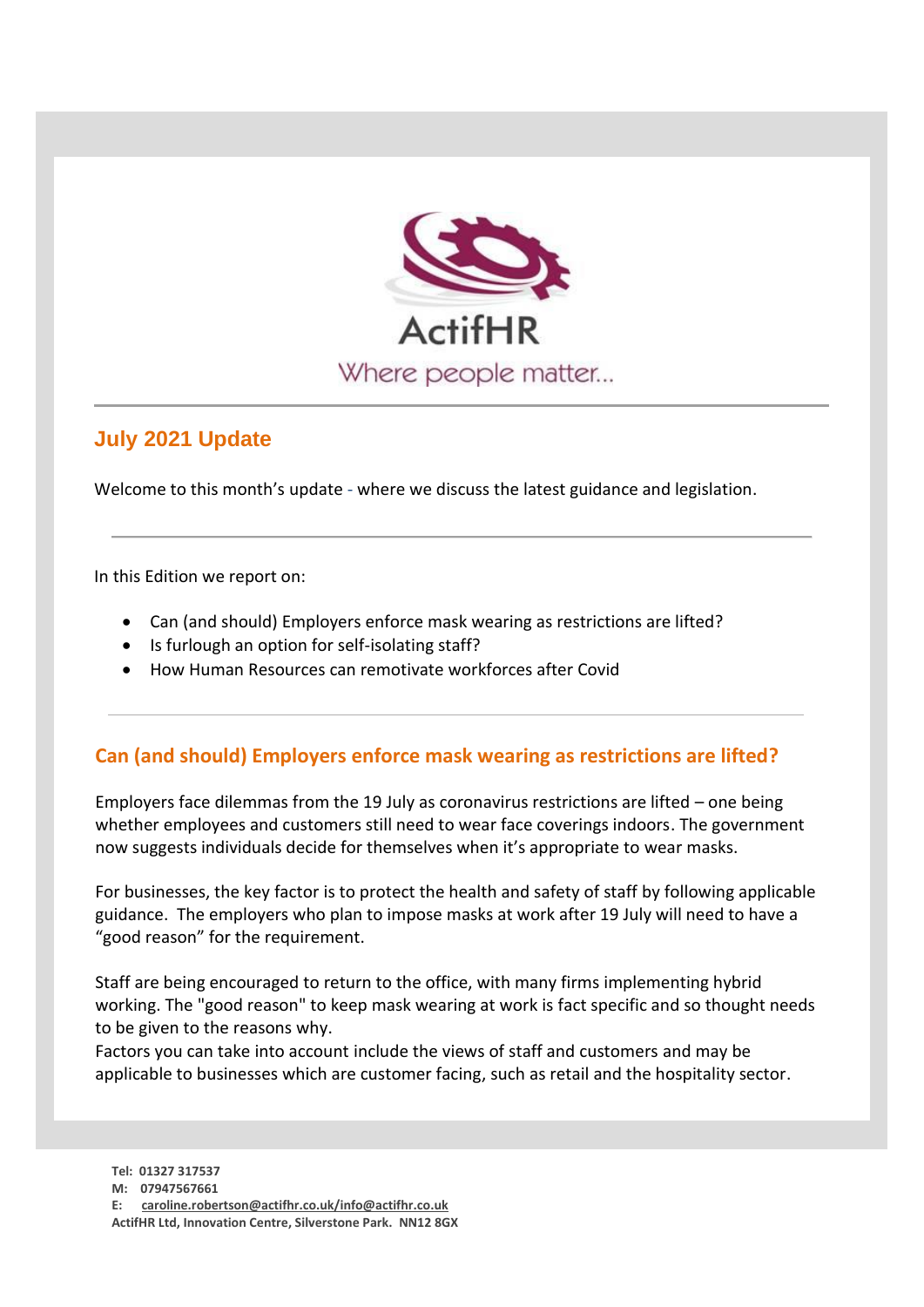We advise that businesses undertake a genuine dialogue with staff about the measures to keep or change, including mask wearing. The difficulty is that employers cannot require workers to wear masks after the legal obligation is lifted.

If it was an item of personal protective equipment the employer could require employees to wear as part of their risk assessment, but masks are not PPE. Still, if employees want to continue the use of masks in the office then a "reasonable employer" would support that decision. The consultation process with staff is key particularly as they have been told for the last 12 months to wear mask and there may be some unease when the practice is lifted.

Although employers may be able to leave some matters to individual employees' discretion, they may still want to keep some protective measures such as ventilation, social distancing and use of hand sanitisers.

The key thing is that whatever decision is taken you should be able to clearly explain how this decision has been reached and how safety is still of primary concern. If someone objects to wearing a mask, employers should manage it on individual basis and take into consideration the specific position of the employee involved.

**Employers:** it is advisable to have a policy covering the wearing of face masks if they are to be kept or amend existing policies as the context has changed.

**Contact us:** for specialist HR advice and guidance, including contracts of employment and policies

## **Is furlough an option for self-isolating staff?**

The HMRC guidance on the coronavirus job retention scheme (CJRS) states that if an employee is sick while on furlough, they can remain on furlough pay. An employer can move an employee to Statutory Sick Pay (SSP) from furlough pay but this rarely happens.

However, where the contractual sick pay is for full pay, there may be claims from the employee that the employer should top up the payment to the full amount rather than furlough pay. The question of whether a self-isolating employee who would otherwise be working could be placed on furlough is much more unclear.

HMRC's guidance states that the scheme "*is not intended for short-term absences from work due to sickness".*

**E: [caroline.robertson@actifhr.co.uk/info@actifhr.co.uk](mailto:dawn.wheatley@actifhr.co.uk/info@actifhr.co.uk)**

**ActifHR Ltd, Innovation Centre, Silverstone Park. NN12 8GX**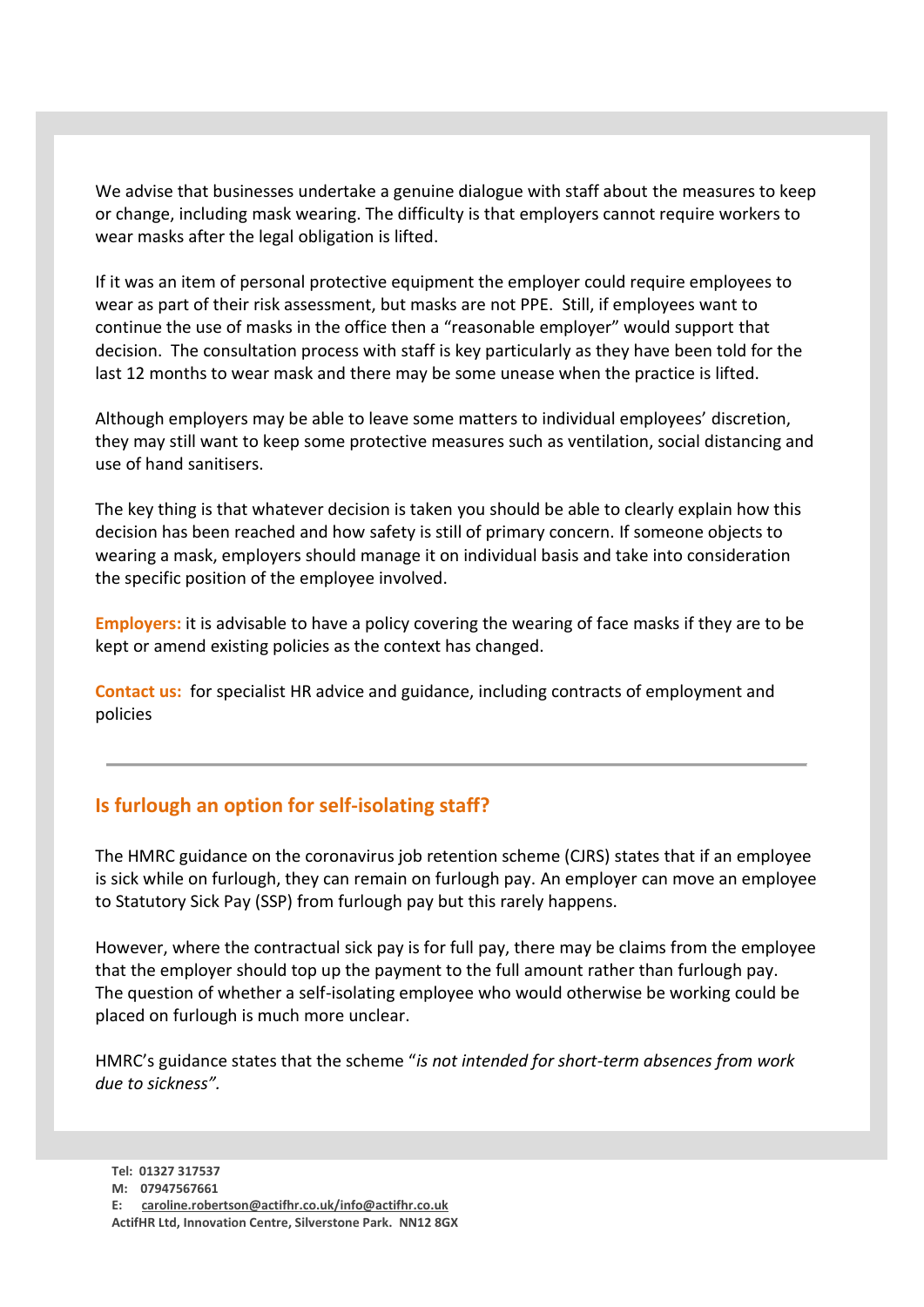It goes on to state that "*short-term illness or self-isolation should not be a consideration when deciding if you should furlough an employee. If, however, employers want to furlough employees for business reasons and they are currently off sick, they are eligible to do so*".

The guidance to employees says that "*If your employer wants to furlough you for business reasons and you are currently off sick, they are eligible to do so as with other employees*."

The reference to furlough being used only if there are 'business reasons' will have deterred many employers from using the scheme for staff who are self-isolating, due to Covid. There is no definition of what 'business reasons' means and cautious employers do not have want to risk a claim for furlough that may later be seen by HMRC as an abuse of the scheme, leading to a possible HMRC sanctions.

**Employers:** if an employee is self-isolating you are able to consider whether to put the employee on furlough pay depending upon the business reason.

**Contact us:** we can assist with furlough pay questions and employee management.

## **How Human Resources can remotivate workforces after Covid**

The emergence of a new hybrid workplace means that managers will face challenges around employee motivation, often with a tired and disparate workforce.

The need for improved communication with employees is already well understood with ongoing remote working. How better communication translates into best practice will be crucial.

Employers with motivated workers have initiated a bigger push towards the personalisation of the employee experience, especially where employees are brought on to work remotely. Nearly 30 percent of new employees decide to leave their employer because of a lack of good processes at onboarding, induction and training in the first 3 months.

About half of Top Employers (49 per cent) get access to virtual pre-boarding platforms which often involves sending out contract documents, policies and training information before an employee joins, to make the process more streamlined and welcoming.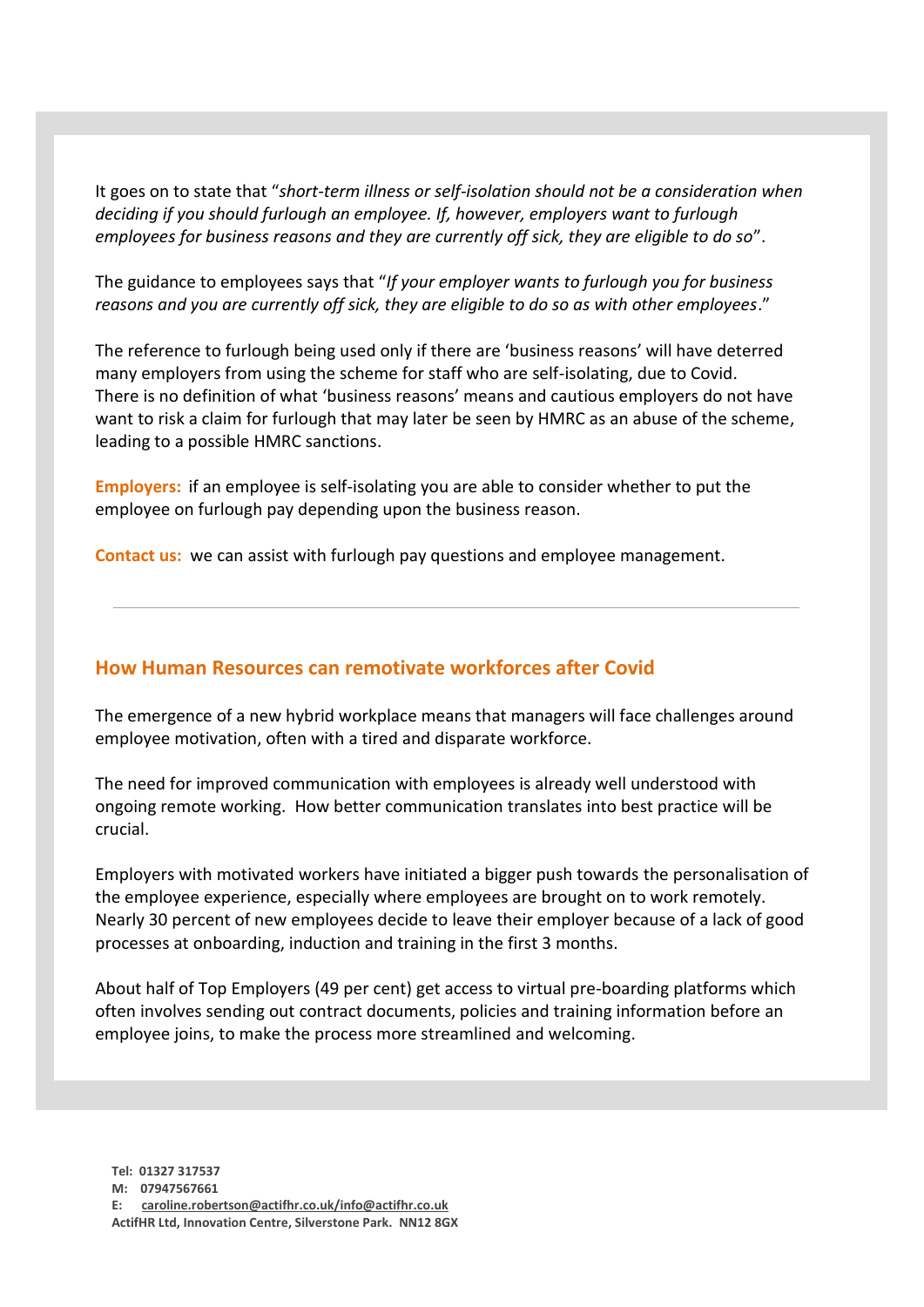Involving new starters at an early stage with internal social media groups and finding out a little about them in terms of their hobbies and what other skills they can bring to the business, allows them to feel part of the team at the start.

In addition to annual engagement survey, we are finding that businesses who make an effort through their management team to keep in touch with and talk properly to their employees, to understand how they are feeling and involve them in consultations have higher employee retention and motivation.

Employee involvement in action plans for business improvement and the regular use of employee focus groups in decision making increases employee engagement resulting into a happier workforce.

When employees were asked to name the chief areas for improvement in engagement surveys, the need for more "development opportunities" comes out top. This is certainly an area for improvement in terms of using career development opportunities to motivate employees, which has suffered during the pandemic.

By finding out about the skillset of your employees, particularly those people who have been here for one to two years, to enable them to acquire the skills they need, as well as skills they have to bring to the business is key.

**Employers:** as businesses recover from the pandemic, there is a need to work hard to retain the interest, engagement, and loyalty of your employees.

**Contact us:** we can help with reviews of staff structures and onboarding processes